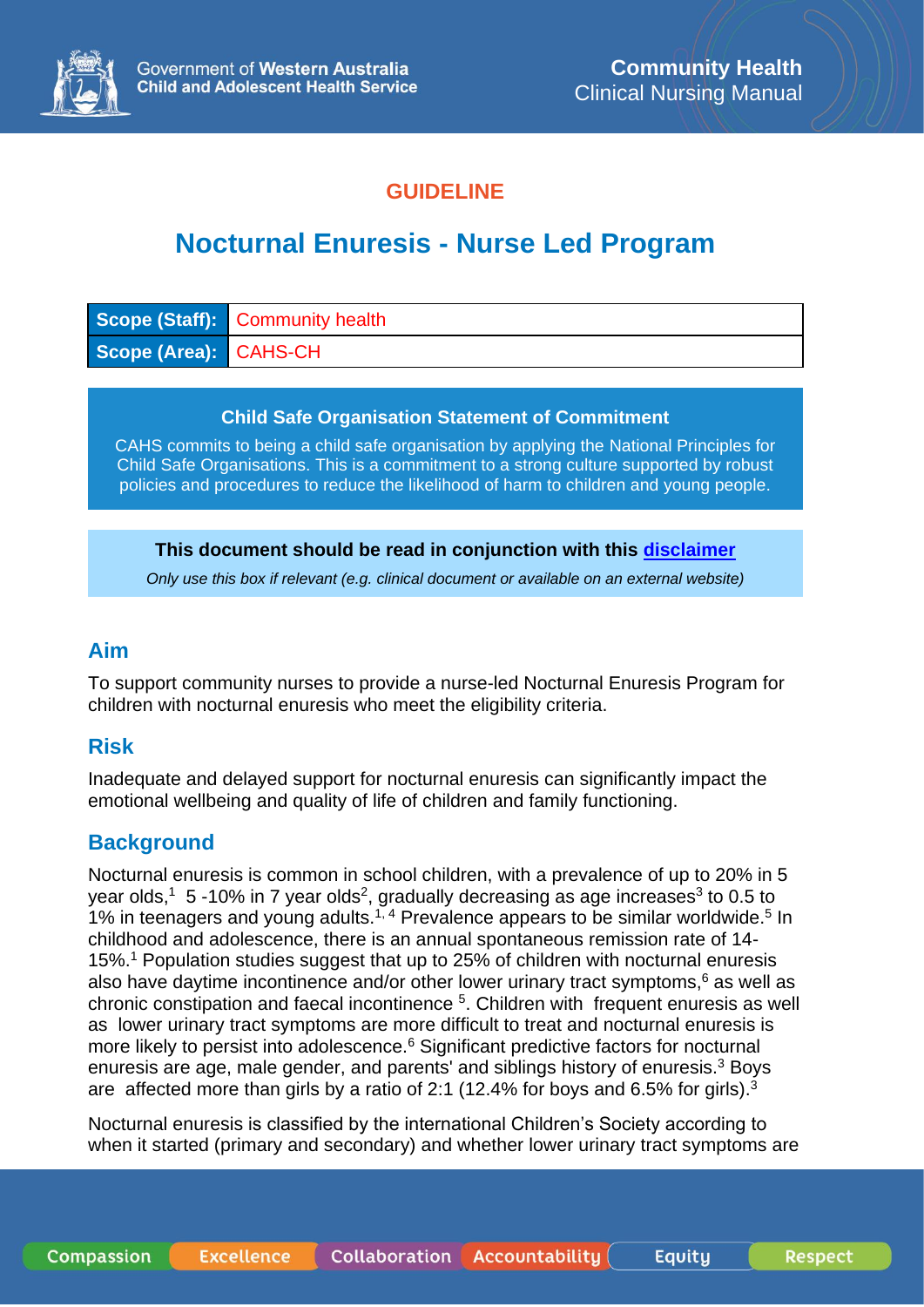present (non-monosymptomatic or monosymptomatic) (refer to definitions below). The differences between these subtypes influence the treatment choice.<sup>5</sup>

There is a common assumption that bedwetting resolves spontaneously. However, for those children and adolescents who continue to experience nocturnal enuresis, it can significantly impact their quality of sleep, self-esteem<sup>7</sup>, emotional wellbeing and relationships with peers.<sup>5</sup> Nocturnal enuresis is a stigmatising condition,<sup>5</sup> that is not often discussed usually due to embarrassment, leading to feelings of shame, guilt, and helplessness and the risk of bullying.<sup>6</sup> The more severe the enuresis, the more psychosocial difficulties the child faces, and as severity and age increases, so does the impact on quality of an individual's life.<sup>6</sup>

Parents/caregivers also demonstrate a reduced quality of life, particularly mothers. Who have been found to have increased rates of anxiety and depression compared to mothers of non-enuretic children.<sup>6</sup> However, some parents/caregivers believe that nocturnal enuresis is due to laziness, defiance, behaviour problems or attention seeking and do not consider it to be a medical problem. Parents often underestimate the impact of enuresis on the child's self-esteem, relationships and general quality of life, particularly the increasing impact as the child ages. $6$ 

There are three main physiological factors in nocturnal enuresis:

- Defective sleep arousal
- Nocturnal polyuria
- Bladder factors, e.g. lack of inhibition of bladder emptying during sleep, reduced bladder capacity, or bladder overactivity. 5, 6

However, not all children possess all three factors, and there is variation in the contribution of each factor from one child to another. Other factors also include:

- Family history: recognised to cluster in families, particularly from mothers.
- Sleep disordered breathing (such as snoring and sleep apnoea): affects children's ability to wake at night to pass urine.

Further, children with behavioural issues, obesity, developmental delay, physical or intellectual disability, attention deficit/hyperactivity disorder and autistic spectrum, have been found to have higher rates of nocturnal enuresis.<sup>6</sup> There may be a poor response to standard treatment for children with sleep apnoea, ADHD, autistic spectrum disorder and other behavioural disorders, and neurodevelopmental conditions.<sup>6</sup>

Alarm treatment is therapy based on the use of a device that gives a strong sensory signal (usually acoustic) immediately after an incontinence episode. It is most often used during the night-time.<sup>8</sup> Alarm training for children has been found in systematic reviews to be the first line treatment for monosymptomatic nocturnal enuresis and the most effective long term method,  $1, 9, 4, 10$  with a success rate of up to 70%.<sup>11</sup> Alarms train children to suppress voiding during sleep or to wake to empty the bladder by signalling when they urinate. Bell and mat alarms are placed on the bed and are effective.<sup>5</sup> The NICE<sup>12</sup> guideline recommend continuing alarm treatment for a maximum of 12 weeks or until 14 consecutive dry nights are achieved.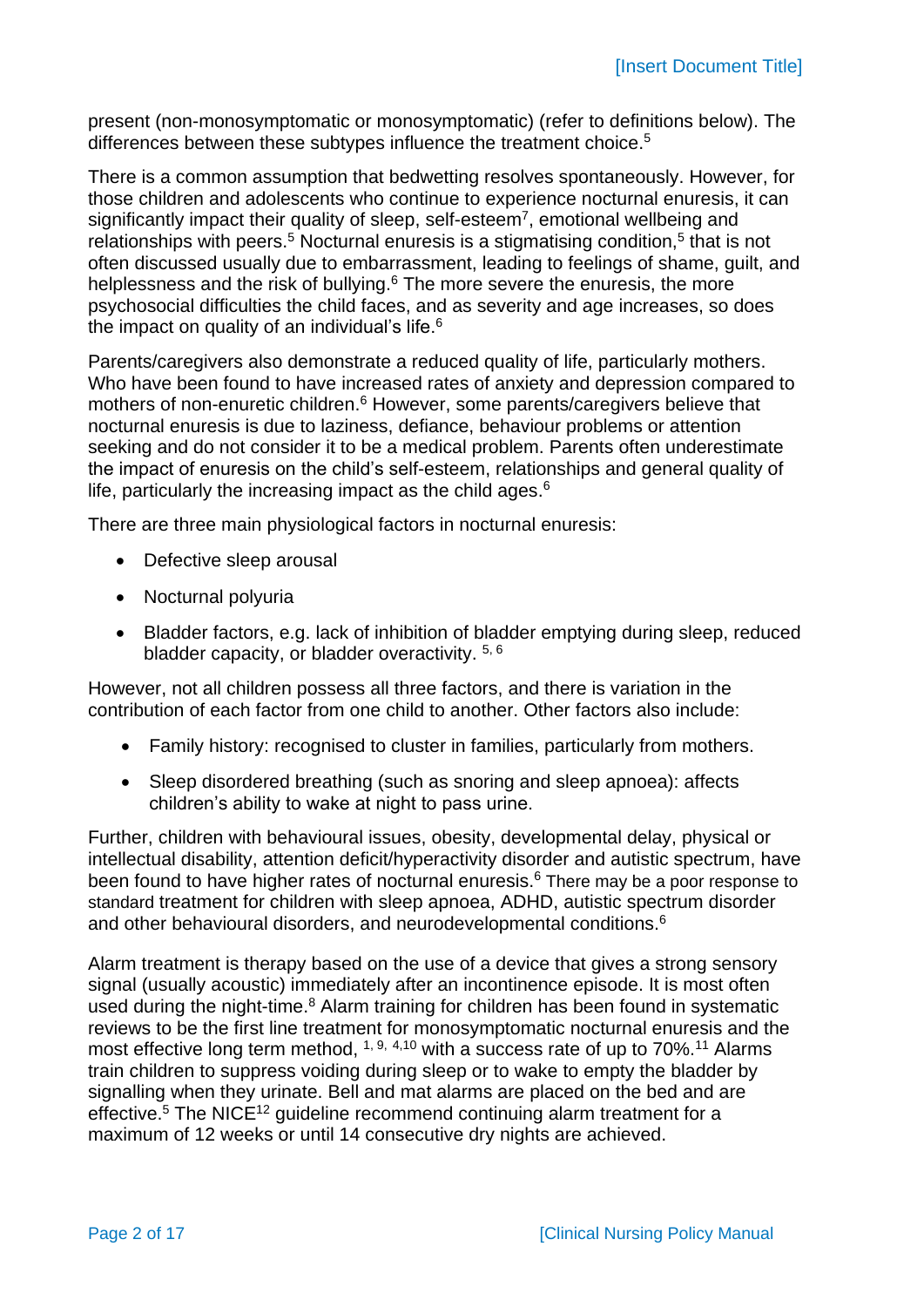Contraindications for alarm treatment include: 5

- Lack of motivation by the child and family<sup>2</sup>
- Crowded housing
- Family stress
- Intolerance to disturbance of sleep (eg due to job demands, breastfeeding, illness)<sup>5</sup>
- Child sharing a bedroom<sup>2, 13</sup>
- $\bullet$  Infrequent nocturnal enuresis (less than 1-2 wet beds per week)<sup>12</sup>
- Parents/caregivers struggling to cope with bedwetting or parental anger, blame or negativity towards the child.<sup>12</sup>

## **Definitions**

| Term                 | <b>Definition</b>                                                                     |
|----------------------|---------------------------------------------------------------------------------------|
| Daytime incontinence | Intermittent incontinence while awake<br>Enuresis                                     |
| Monosymptomatic      | Enuresis with no daytime lower urinary<br>tract symptoms                              |
| Nocturnal enuresis   | Night-time bedwetting, the intermittent<br>leakage of urine during sleep <sup>8</sup> |
| Non-monosymptomatic  | Enuresis as well as other lower urinary<br>tract symptoms                             |
| Primary              | Never been dry at night for more than 6<br>months                                     |
| Secondary            | Have previously been dry at night for at<br>least 6 months                            |

# **Principles**

• **Child and Family Centred Care** – Nurses need to provide a child and family centred care approach in the delivery of health care.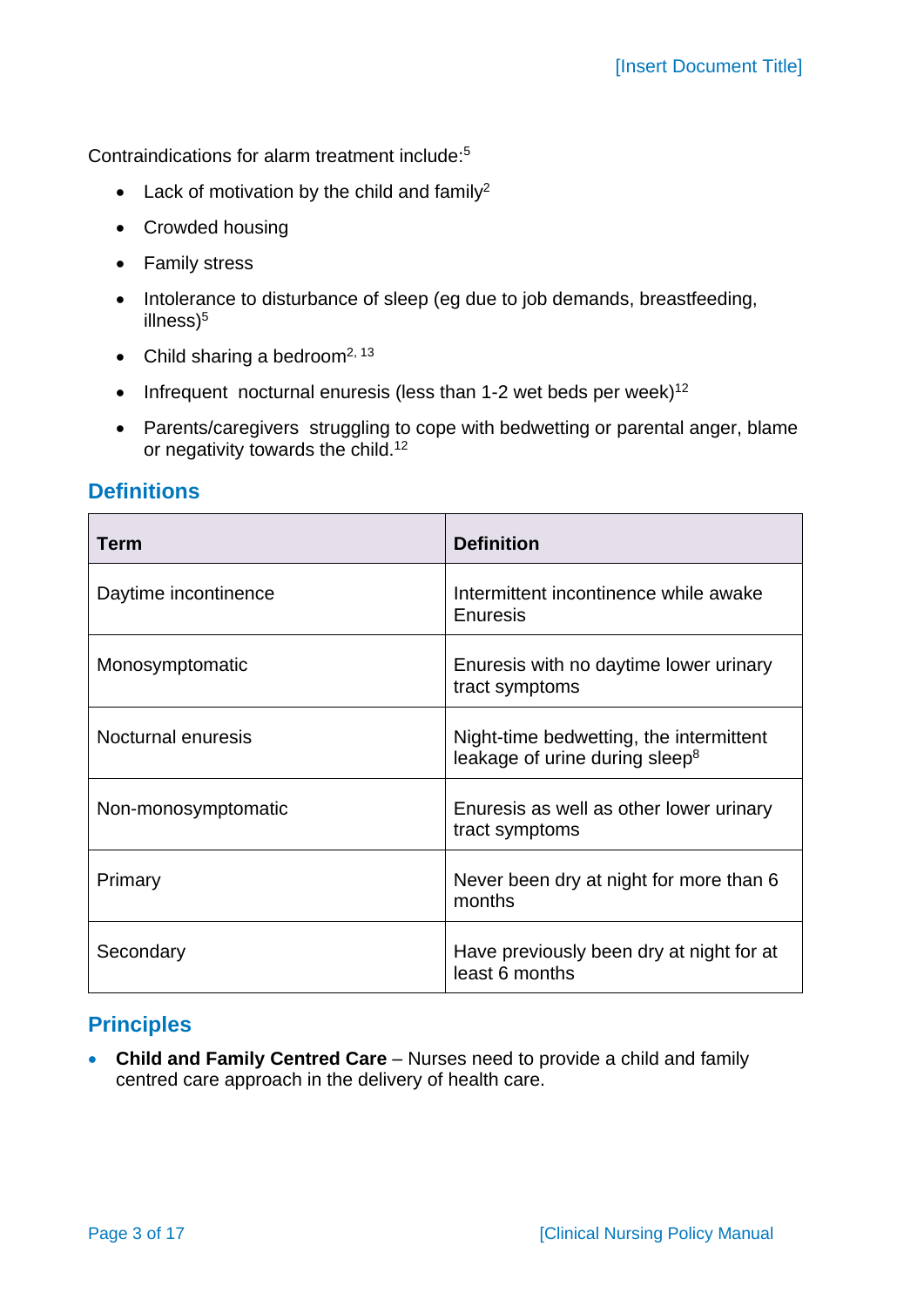- **Culturally safe service delivery** Nurses need to provide a service which demonstrates a welcoming environment that recognises the importance of cultural beliefs and practices of all clients.
- **Infection control practices** nurses must follow the organisation's overarching Infection Control Policies in accordance with WA Health guidelines.
- **Evidence-informed practice** nurses implement practices that are informed by current research and best practice.

## **Key Points**

- Children must meet the eligibility criteria to participate in the program.
- Nocturnal enuresis is a common condition, and in isolation, is not associated with a major illness.
- Training nocturnal continence is a normal developmental process, with significant age variation.<sup>11</sup>
- Alarm therapy has the highest long-term success rate, but can be labour intensive for children and their families.<sup>11</sup>
- The alarm needs to be used continuously, every night without interruption.<sup>11</sup>
- Key education messages for families and children are to be provided as appropriate to the audience.
- All nurses will refer to the [Nursing and Midwifery Board AHPRA Decision](https://www.nursingmidwiferyboard.gov.au/Codes-Guidelines-Statements/Frameworks.aspx)[making framework](https://www.nursingmidwiferyboard.gov.au/Codes-Guidelines-Statements/Frameworks.aspx) in relation to scope of practice and delegation of care to ensure that decision-making is consistent, safe, person-centred and evidencebased.

# **Eligibility Criteria**

A nocturnal enuresis program (is offered to all children and adolescents with nocturnal enuresis who meet the following eligibility criteria:

- Age range: 5.5 to 18 years old
- Child has adequate family/caregiver support to engage with the program
- Day time urine continence and bowel continence
- No ongoing issues relating to other comorbidities or constipation which may contraindicate the use of alarm therapy
- A nocturnal enuresis pattern of more than twice weekly
- Referred by appropriate medical practitioners, including:
	- o General Practitioners
	- o Paediatricians/Doctors from Perth Children's Hospital
	- o Paediatricians from private practice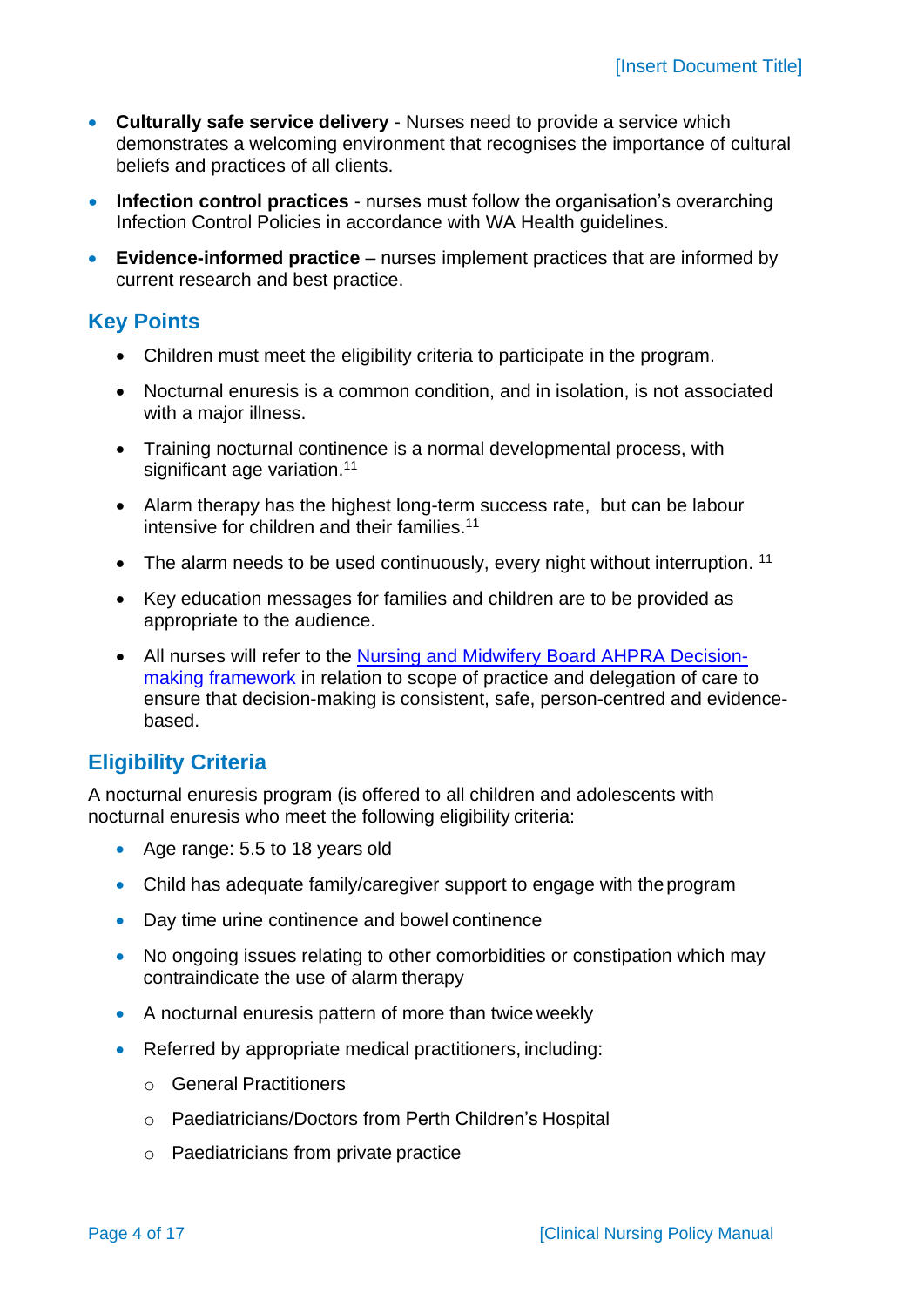- o Paediatricians from Child Development Services
- o Paediatric urologists private and health service-based practice.

Referrals to Child and Adolescent Health Service – Community Health (CAHS-CH) program can be accepted via CAHS-CH General Practitioner referral form or via CAHS-CH global email: [CACH.EnuresisProgram@health.wa.gov.au](mailto:CACH.EnuresisProgram@health.wa.gov.au)

# **Equipment**

• Mat and Alarm (box and charger)

# **Procedure**

| <b>Steps</b>                                                                                                                                                                                                                                                                                                                                                                                                                                                                                                                                                                                                                                        | <b>Additional Information</b>                                                                                                      |
|-----------------------------------------------------------------------------------------------------------------------------------------------------------------------------------------------------------------------------------------------------------------------------------------------------------------------------------------------------------------------------------------------------------------------------------------------------------------------------------------------------------------------------------------------------------------------------------------------------------------------------------------------------|------------------------------------------------------------------------------------------------------------------------------------|
| <b>Preparation for Appointment</b><br>Collect mat from storage that has been<br>$\bullet$<br>through the cleaning process.<br>Check condition of the mat.<br>$\bullet$<br>Obtain alarm and check condition before<br>placing on bench and plugging into electrical<br>socket for charging.<br>Check appointment schedule.<br>$\bullet$<br>Allow between 45–60 minutes for the first<br>appointment (includes interview, education<br>and writing of client notes).<br>Check health records in CDIS to obtain<br>$\bullet$<br>relevant health history.<br>Download relevant client handouts from<br>$\bullet$<br>HealthPoint related to the program: |                                                                                                                                    |
| CAH-001101 Alarm and Mat + progress<br>$\circ$<br>diary<br>CAH-003428 Bedwetting Parent<br>$\circ$<br>brochure (available to order).                                                                                                                                                                                                                                                                                                                                                                                                                                                                                                                |                                                                                                                                    |
| <b>Assessment</b>                                                                                                                                                                                                                                                                                                                                                                                                                                                                                                                                                                                                                                   |                                                                                                                                    |
| Clients are always seen with parents and/or<br>$\bullet$<br>caregivers.<br>Obtain relevant health history (including<br>$\bullet$<br>developmental delay, ADHD,<br>psychosocial/mental health, sleep history,                                                                                                                                                                                                                                                                                                                                                                                                                                       | The program can be<br>offered for up to 12<br>weeks, dependent<br>upon the clinical<br>judgement of the<br>enuresis nurse. If this |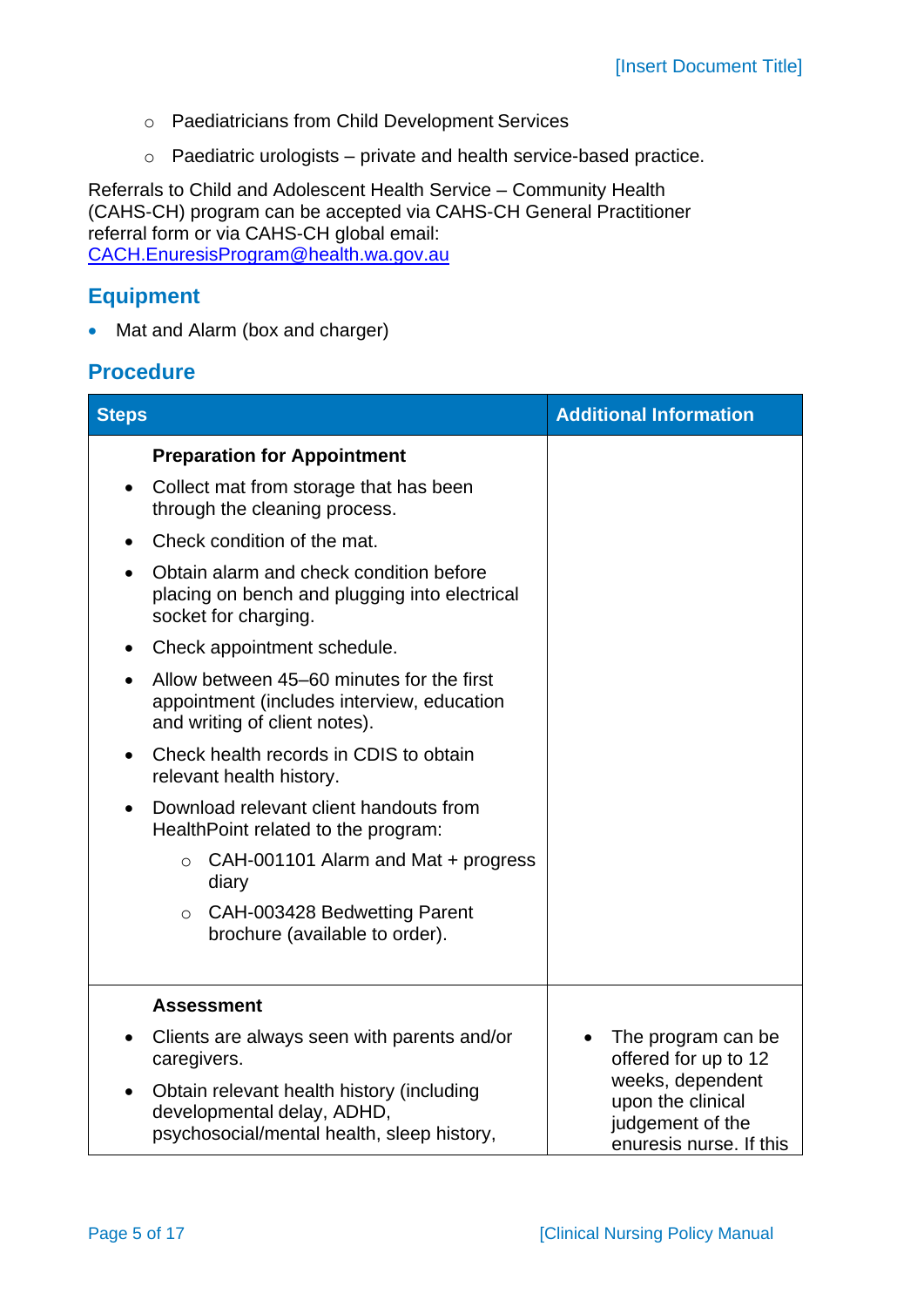| <b>Steps</b> |                                                                                                                                                                                       | <b>Additional Information</b>                                                   |
|--------------|---------------------------------------------------------------------------------------------------------------------------------------------------------------------------------------|---------------------------------------------------------------------------------|
|              | and/or family history, and any contraindicated<br>medications.                                                                                                                        | goal is attained, the<br>long-term program                                      |
| $\bullet$    | Discuss home, school and social situation<br>since a co-operative and supportive home life<br>is important in enuresis management. <sup>6</sup>                                       | objective is for the<br>child to remain dry for<br>the following six<br>months. |
|              | Document outcomes in CDIS.                                                                                                                                                            |                                                                                 |
|              | Confirm client's eligibility for the program. If<br>not eligible, contact referrer using CAH-<br>001106 Referral outcome letter.                                                      |                                                                                 |
|              | Complete CHS151 Nocturnal Enuresis Health<br>Record Form.                                                                                                                             |                                                                                 |
|              | <b>Engagement and Consent</b>                                                                                                                                                         |                                                                                 |
|              | Describe the program to the child and<br>parents/caregivers and explain the program's<br>goals. Allow time for discussion of concerns<br>and questions. (refer to 'Parent Education') |                                                                                 |
|              | Complete consent for release of information, in<br><b>CHS151 Nocturnal Enuresis Health Record</b><br>Form and client information sheet.                                               |                                                                                 |
| $\bullet$    | Implied consent is obtained where a<br>client/parent/caregiver indicates through their<br>actions that they are willing to proceed with the<br>enuresis program.                      |                                                                                 |
|              | Obtain parent/caregiver signature on CHS151<br>Nocturnal Enuresis Health Record Form for<br>the loan of equipment contract.                                                           |                                                                                 |
|              | <b>Parent Education</b>                                                                                                                                                               |                                                                                 |
|              | During first appointment:                                                                                                                                                             |                                                                                 |
|              | Inform the client and their parents/caregivers<br>that the aims of alarm treatment for nocturnal<br>enuresis are to train the child and young<br>person to:                           |                                                                                 |
|              | recognise the need to pass urine<br>$\circ$                                                                                                                                           |                                                                                 |
|              | wake to go to the toilet or hold on<br>$\circ$                                                                                                                                        |                                                                                 |
|              | learn over time to hold on or to wake<br>$\circ$<br>spontaneously and stop wetting the bed. <sup>12</sup>                                                                             |                                                                                 |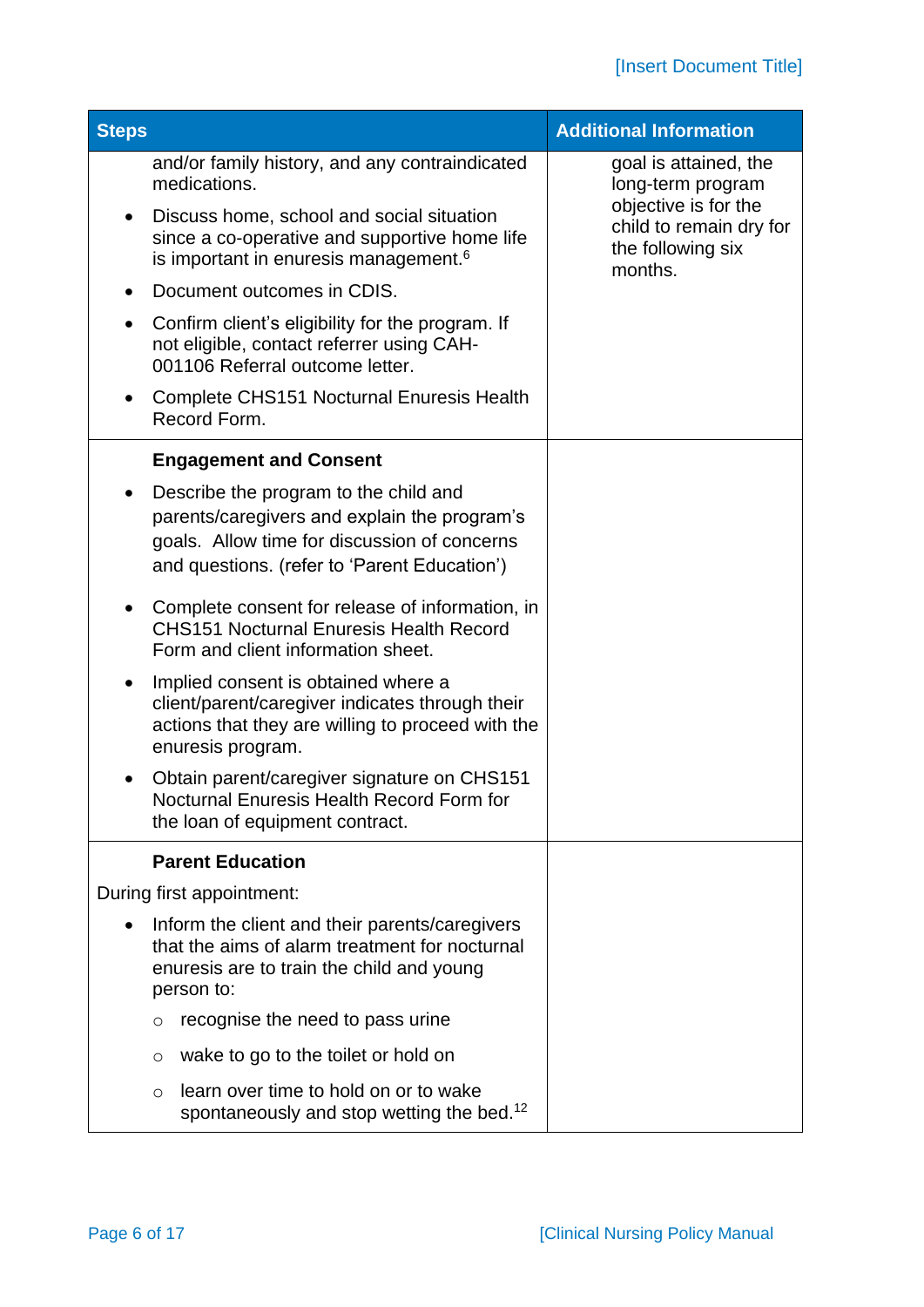| <b>Steps</b> |         |                                                                                                                                                                                                                                                              | <b>Additional Information</b> |
|--------------|---------|--------------------------------------------------------------------------------------------------------------------------------------------------------------------------------------------------------------------------------------------------------------|-------------------------------|
| $\bullet$    |         | Inform client parents/caregivers that it is<br>important not to restrict fluid or diet as a<br>treatment for bedwetting. <sup>12</sup>                                                                                                                       |                               |
| $\bullet$    |         | Inform client and parents/caregivers that fluid<br>requirements will vary according to factors<br>such as physical activity levels, diet, and<br>weather/ambient temperature. Refer to<br>Appendix A for a guide to suggested fluid<br>intake. <sup>12</sup> |                               |
| $\bullet$    |         | Inform client that it is important to use the toilet<br>regularly (4–7 times per day is considered<br>normal). <sup>12</sup>                                                                                                                                 |                               |
|              | that:   | Inform the client and their parents/caregivers                                                                                                                                                                                                               |                               |
|              | $\circ$ | alarms have a high long-term success rate                                                                                                                                                                                                                    |                               |
|              | O       | using an alarm can disrupt sleep                                                                                                                                                                                                                             |                               |
|              | $\circ$ | that parents/caregivers may need to help<br>the child or young person to wake to<br>the alarm                                                                                                                                                                |                               |
|              | $\circ$ | using an alarm requires sustained parental<br>and client commitment, involvement and<br>effort                                                                                                                                                               |                               |
|              | $\circ$ | Progress needs to be recorded in the diary<br>throughout the program (for example, when<br>the child/young person wakes and how wet<br>both the client and bed are)                                                                                          |                               |
|              | $\circ$ | alarms are not suitable for all clients and<br>their families, and not all who use them<br>achieve success. <sup>12</sup>                                                                                                                                    |                               |
|              |         | Provide information regarding:                                                                                                                                                                                                                               |                               |
|              | $\circ$ | how to set and use the alarm                                                                                                                                                                                                                                 |                               |
|              | O       | how to respond to the alarm when it goes<br>off                                                                                                                                                                                                              |                               |
|              | $\circ$ | how to maintain the alarm                                                                                                                                                                                                                                    |                               |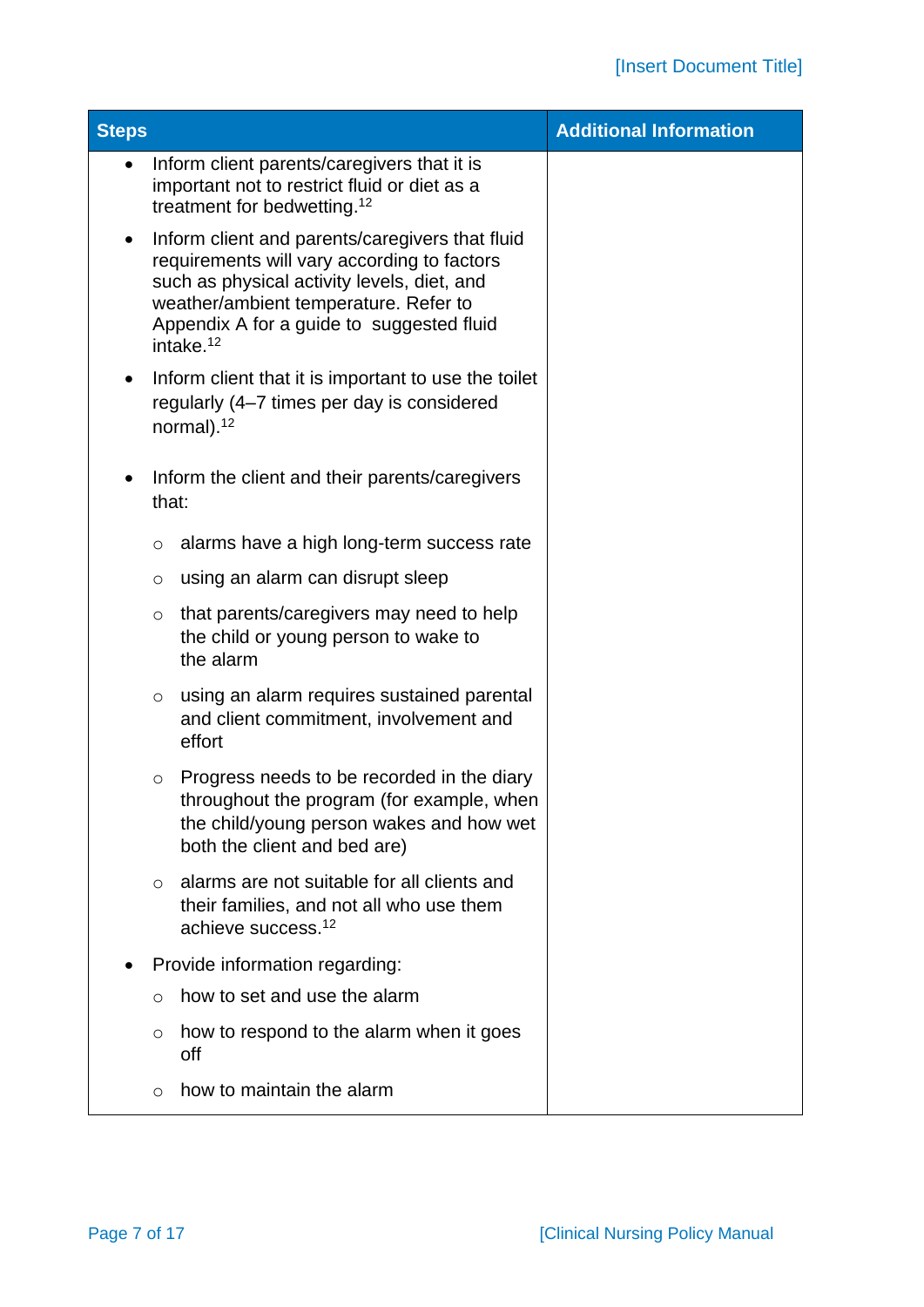| <b>Steps</b>                                                                                                                                                                                                    | <b>Additional Information</b>                                                                      |
|-----------------------------------------------------------------------------------------------------------------------------------------------------------------------------------------------------------------|----------------------------------------------------------------------------------------------------|
| how to deal with problems with the alarm,<br>$\circ$<br>including who to contact when there is a<br>problem.                                                                                                    |                                                                                                    |
| Inform the client and their parents/caregivers<br>that it may take several weeks for the early<br>signs of a response to the alarm to occur and<br>that these may include:                                      |                                                                                                    |
| smaller wet patches<br>$\circ$                                                                                                                                                                                  |                                                                                                    |
| waking to the alarm<br>$\circ$                                                                                                                                                                                  |                                                                                                    |
| the alarm going off later and fewer times<br>$\circ$<br>per night. <sup>12</sup>                                                                                                                                |                                                                                                    |
| Inform the client and their parents/caregivers<br>that it may take weeks to achieve dry nights as<br>a sign of a response to the alarm. <sup>12</sup>                                                           |                                                                                                    |
| Inform client and parents/caregivers about<br>'overlearning' and the use of a drink prior to<br>bedtime as a way of helping to consolidate<br>treatment gains and improve response rates. <sup>14</sup>         |                                                                                                    |
| <b>Review</b>                                                                                                                                                                                                   |                                                                                                    |
| Review progress diary and progress. Allow<br>time for discussion of concerns, and<br>questions.                                                                                                                 | Schedule up to 5<br>review appointments<br>daily.                                                  |
| Discuss stages and goals of the program.                                                                                                                                                                        | Review clients every                                                                               |
| At 4 weeks of the program, assess the<br>client's response to treatment, and continue if<br>the child or young person is showing early                                                                          | 2 weeks and allocate<br>30 minutes for each<br>appointment.                                        |
| signs of response. <sup>12</sup>                                                                                                                                                                                | Conduct review<br>$\bullet$<br>appointments where                                                  |
| Discuss with parents/caregivers the protocol<br>$\bullet$<br>for the return of equipment if parents do not<br>wish to continue with the program, or when<br>the client is to be discharged from the<br>program. | possible, in person<br>with the client<br>present. If not<br>possible, conduct a<br>phone call and |
| Provide key messages as per 'Parent<br>$\bullet$<br>Education' above.                                                                                                                                           | ensure the client as<br>well as the                                                                |
| <b>Complete CH151 Nocturnal Enuresis Health</b><br>$\bullet$<br>Record Form.                                                                                                                                    | parents/caregivers<br>are present.                                                                 |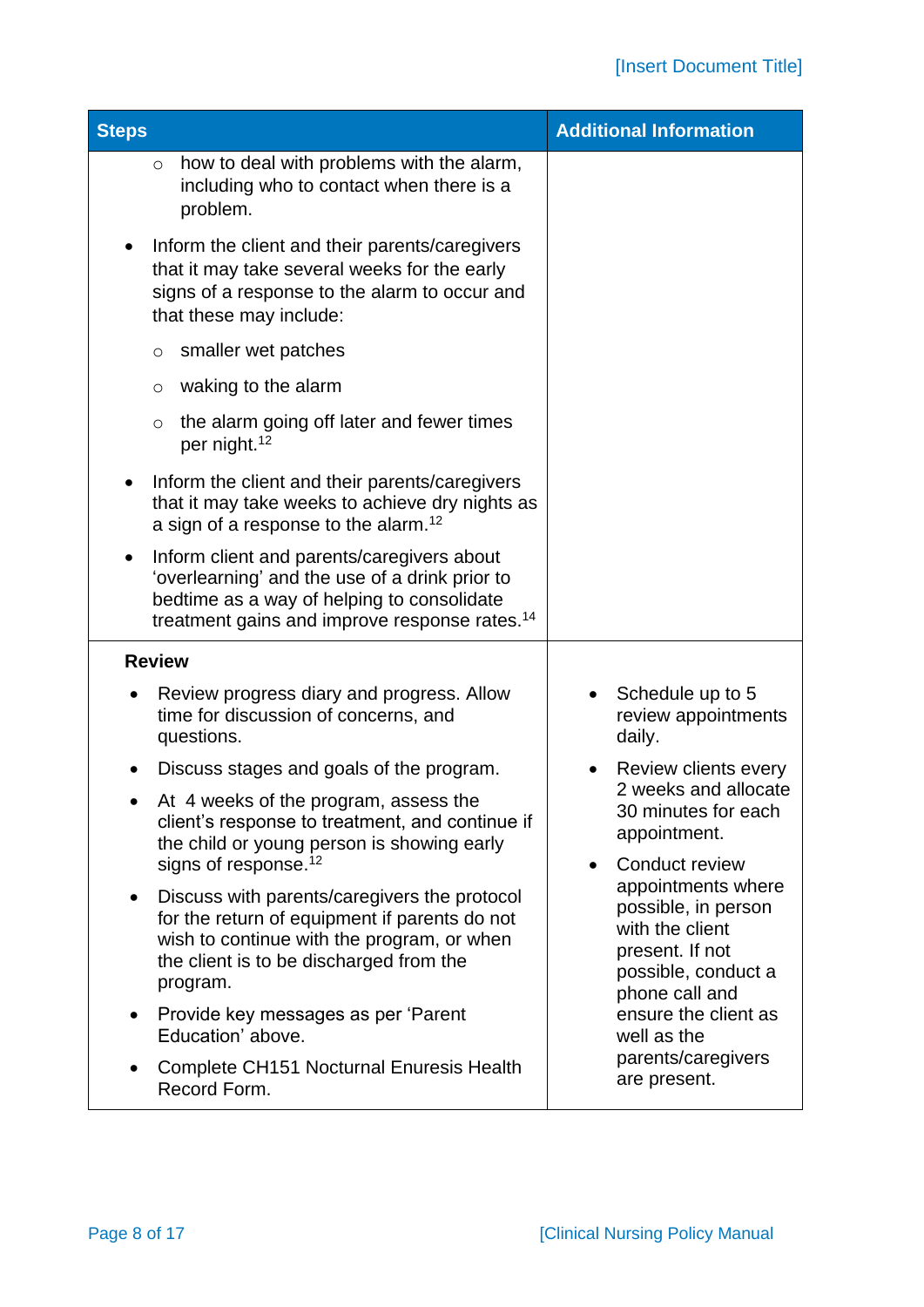| <b>Steps</b>                                                                                                                                                                                                                                                                                         | <b>Additional Information</b>                                                                   |
|------------------------------------------------------------------------------------------------------------------------------------------------------------------------------------------------------------------------------------------------------------------------------------------------------|-------------------------------------------------------------------------------------------------|
| Advise parents/caregivers that the mat and<br>alarm, and the equipment contract need to be<br>brought to discharge appointment.                                                                                                                                                                      |                                                                                                 |
| Stop treatment only if there are no early signs<br>of response.                                                                                                                                                                                                                                      |                                                                                                 |
| Continue alarm treatment in children and<br>young people with bedwetting who are<br>showing signs of response until a minimum of<br>2 weeks' uninterrupted dry nights has been<br>achieved. <sup>12</sup>                                                                                            |                                                                                                 |
| Assess whether it is appropriate to continue<br>with alarm treatment if complete dryness is<br>not achieved after 3 months. Only continue<br>with alarm treatment if the nocturnal enuresis<br>is still improving and the client and their<br>parents/ caregivers are motivated to<br>continue. $12$ |                                                                                                 |
| <b>Discharge</b>                                                                                                                                                                                                                                                                                     |                                                                                                 |
| Client is to be discharged from the program<br>once 14 uninterrupted dry nights have been<br>achieved. <sup>2, 12</sup>                                                                                                                                                                              | Once 14 consecutive<br>dry nights have been<br>achieved, clients can                            |
| or                                                                                                                                                                                                                                                                                                   | be advised to drink a                                                                           |
| if there has not been a response to the<br>$\bullet$<br>program by 4 - 6 weeks. <sup>11, 12</sup>                                                                                                                                                                                                    | large drink each<br>night an hour before                                                        |
| Ensure that parents/caregivers have brought<br>the mat and alarm to the discharge<br>appointment, as well as a copy of the signed<br>CHS151 Form.                                                                                                                                                    | bedtime, <sup>6</sup> and<br>continue with using<br>the alarm, until a<br>further 7 consecutive |
| Inform parents/caregivers about discharge<br>$\bullet$<br>information.                                                                                                                                                                                                                               | dry nights have been<br>achieved. This can                                                      |
| Complete the following (refer to links below in<br>٠<br>'Forms'):                                                                                                                                                                                                                                    | encourage<br>overlearning' and                                                                  |
| CAH-001100 Discharge information<br>$\circ$<br>letter                                                                                                                                                                                                                                                | assists in reducing<br>relapse rates. <sup>2, 6,14</sup>                                        |
| CAH-001106 Referral outcome letter<br>$\circ$<br>sent to the referrer.                                                                                                                                                                                                                               | Overlearning should<br>not be used if the                                                       |
| If equipment is not returned, follow up by<br>phone on a weekly basis, or alternatively,<br>send a written communication.                                                                                                                                                                            | child is taking<br>desmopressin<br>medication. <sup>6</sup>                                     |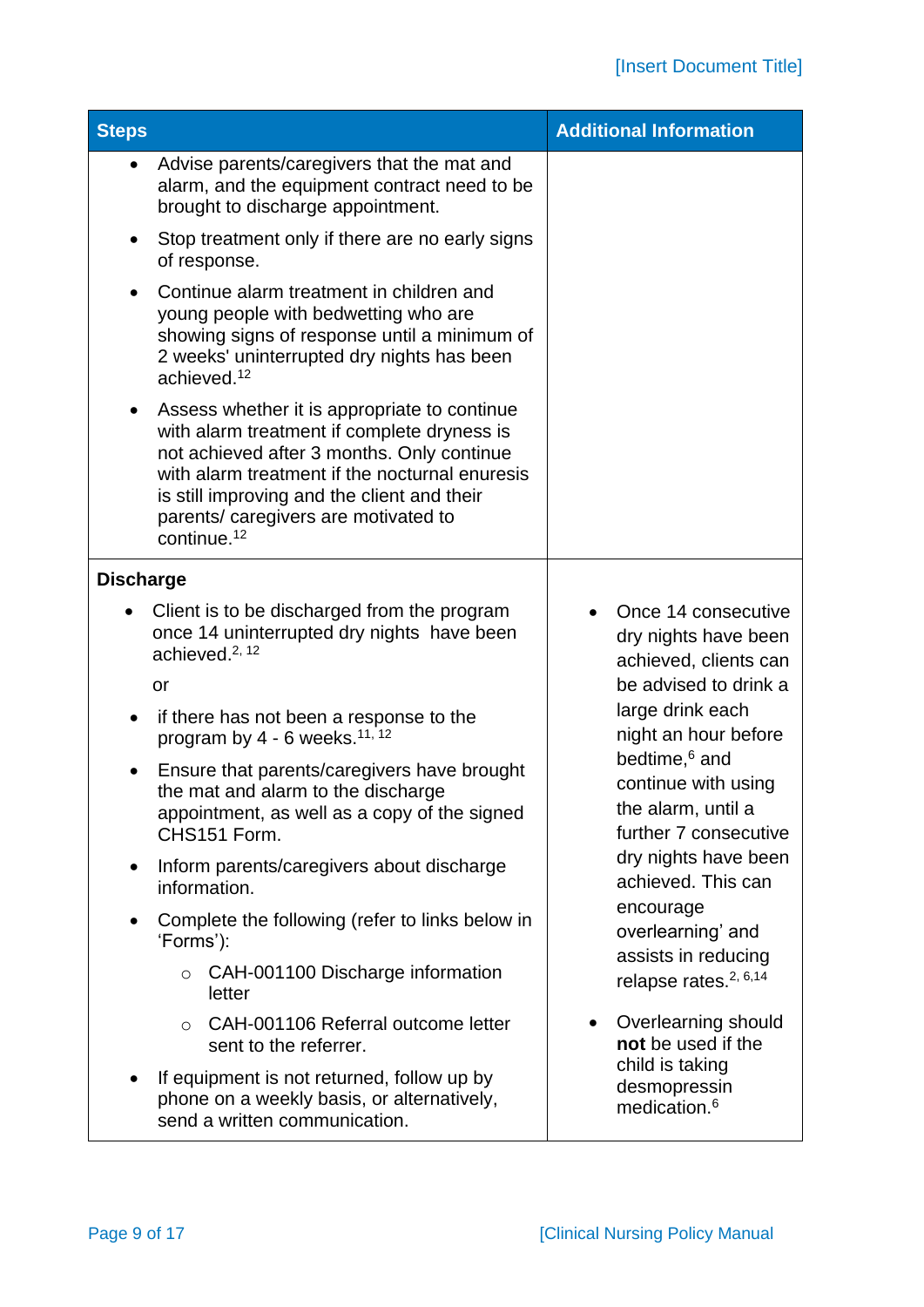| <b>Steps</b> |                                                                                                                                                                                                                 | <b>Additional Information</b>                                                                                                      |
|--------------|-----------------------------------------------------------------------------------------------------------------------------------------------------------------------------------------------------------------|------------------------------------------------------------------------------------------------------------------------------------|
| $\bullet$    | <b>Complete CHS151 Nocturnal Enuresis Health</b><br>Record Form to demonstrate proof of returned<br>equipment.                                                                                                  | Refer to Appendix B<br>'Mat Cleaning<br>Procedure'                                                                                 |
| $\bullet$    | Prepare mats to dispatch for cleaning.                                                                                                                                                                          |                                                                                                                                    |
|              | Complete CHS151 Nocturnal Enuresis Health<br>Record Form with necessary discharge<br>information.                                                                                                               |                                                                                                                                    |
|              | <b>Follow Up</b>                                                                                                                                                                                                |                                                                                                                                    |
|              | Phone parents/caregivers and client 6 months<br>post discharge to review progress.                                                                                                                              | Consider offering a<br>repeat of the alarm                                                                                         |
|              | Encourage parents/caregivers to contact the<br>nurse if their client starts to experience<br>nocturnal enuresis again, to ensure they are<br>placed on repeat list.                                             | program, if the client<br>(who was previously<br>dry with an alarm)<br>has started regularly<br>bedwetting again, <sup>12</sup> or |
|              | Program can be repeated up to 2 times,                                                                                                                                                                          | if the client did not<br>achieve 14<br>consecutive dry<br>nights.                                                                  |
|              | <b>Referral</b>                                                                                                                                                                                                 |                                                                                                                                    |
|              | If a child is unable to achieve night dryness<br>after 2 attempts of the program, referral from a<br>GP to a paediatrician or paediatric urology is<br>required before further participation in the<br>program. |                                                                                                                                    |

# **Documentation**

Nurses maintain accurate, comprehensive and contemporaneous documentation of assessments, planning, decision making and evaluations according to CAHS-CH processes.

## **References**

1. Baird D, Atchison R. Effectiveness of Alarm Therapy in the Treatment of Nocturnal Enuresis in Children. American Family Physician. 2021;103(1).

2. Nevéus T, Fonseca E, Franco I, Kawauchi A, Kovacevic L, Nieuwhof-Leppink A, et al. Management and treatment of nocturnal enuresis-an updated standardization document from the International Children's Continence Society. J Pediatr Urol. 2020;16(1):10-9.

3. Sarici H, Telli O, Ozgur BC, Demirbas A, Ozgur S, Karagoz MA. Prevalence of nocturnal enuresis and its influence on quality of life in school-aged children. J Pediatr Urol. 2016;12(3):159.e1-6.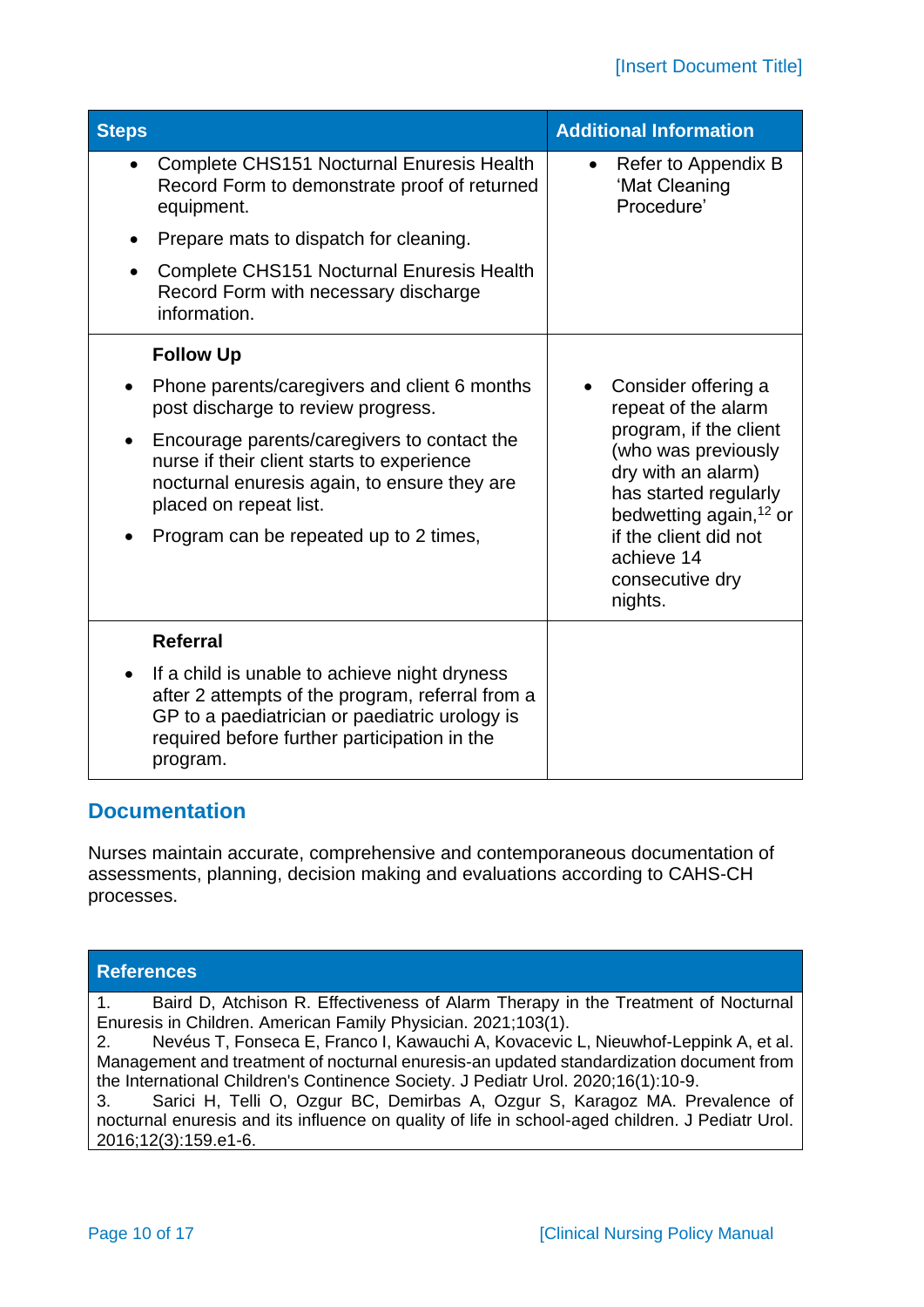4. Franco I, von Gontard A, De Gennaro M. Evaluation and treatment of nonmonosymptomatic nocturnal enuresis: a standardization document from the International Children's Continence Society. J Pediatr Urol. 2013;9(2):234-43. 5. Caldwell PH, Deshpande AV, Von Gontard A. Management of nocturnal enuresis. BMJ. 2013;347:f6259. 6. Caldwell P and Deshpande A (Eds). Nocturnal enuresis resource kit: A tool for healthcare professionals. . NSW: Children's Hospital Westmead/John Hunter Children's Hospital; 2018. 7. Jönson Ring I, Nevéus T, Markström A, Arnrup K, Bazargani F. Nocturnal enuresis impaired children's quality of life and friendships. Acta Paediatr. 2017;106(5):806-11. 8. Austin PF, Bauer SB, Bower W, Chase J, Franco I, Hoebeke P, et al. The standardization of terminology of lower urinary tract function in children and adolescents: update report from the Standardization Committee of the International Children's Continence Society. J Urol. 2014;191(6):1863-5.e13. 9. Glazener CM, Evans JH, Peto RE. Alarm interventions for nocturnal enuresis in children. Cochrane Database Syst Rev. 2005(2):Cd002911. 10. Caldwell PH, Codarini M, Stewart F, Hahn D, Sureshkumar P. Alarm interventions for nocturnal enuresis in children. Cochrane Database Syst Rev. 2020;5(5):Cd002911. 11. Neveus T, Eggert P, Evans J, Macedo A, Rittig S, Tekgül S, et al. Evaluation of and treatment for monosymptomatic enuresis: a standardization document from the International Children's Continence Society. J Urol. 2010;183(2):441-7. 12. NICE. Nocturnal enuresis: The management of bedwetting in children and young people: Clinical Guidance. London: National Clinical Guideline Centre; 2010. 13. Kiddoo DA. Nocturnal enuresis. Cmaj. 2012;184(8):908-11. 14. Robertson B, Yap K, Schuster S. Effectiveness of an alarm intervention with overlearning for primary nocturnal enuresis. J Pediatr Urol. 2014;10(2):241-5.

## **Related internal policies, procedures and guidelines**

The following documents can be accessed in the Community Health Manual: [HealthPoint link](https://healthpoint.hdwa.health.wa.gov.au/policies/Pages/CACH-Community-Health.aspx) or [Internet link](https://www.cahs.health.wa.gov.au/en/For-health-professionals/Resources/Community-Health-Clinical-Nursing-Manual) or for WACHS staff in the [WACHS Policy link](https://healthpoint.hdwa.health.wa.gov.au/policies/Pages/WACHS%20Policy%20Pages/WACHS-Policies.aspx)

School-aged health services - primary

School-aged health services - secondary

Clinical Handover - Nursing

[Infection Control Policies -](https://healthpoint.hdwa.health.wa.gov.au/policies/Pages/CAHS-Infection-Control.aspx) CAHS

**Related internal resources**

[Alarm and Mat Instructions](https://cahs-healthpoint.hdwa.health.wa.gov.au/cach/About-Us/Documents/NE_CAH-1101_enuresis-instructions_parent.pdf) - CAH-001101 Resource for parents

[Bedwetting](https://cahs-healthpoint.hdwa.health.wa.gov.au/cach/resources/Child%20Health/CAH-003428_Bedwetting_FNL.pdf) - CAH-003428 Parent brochure: available to order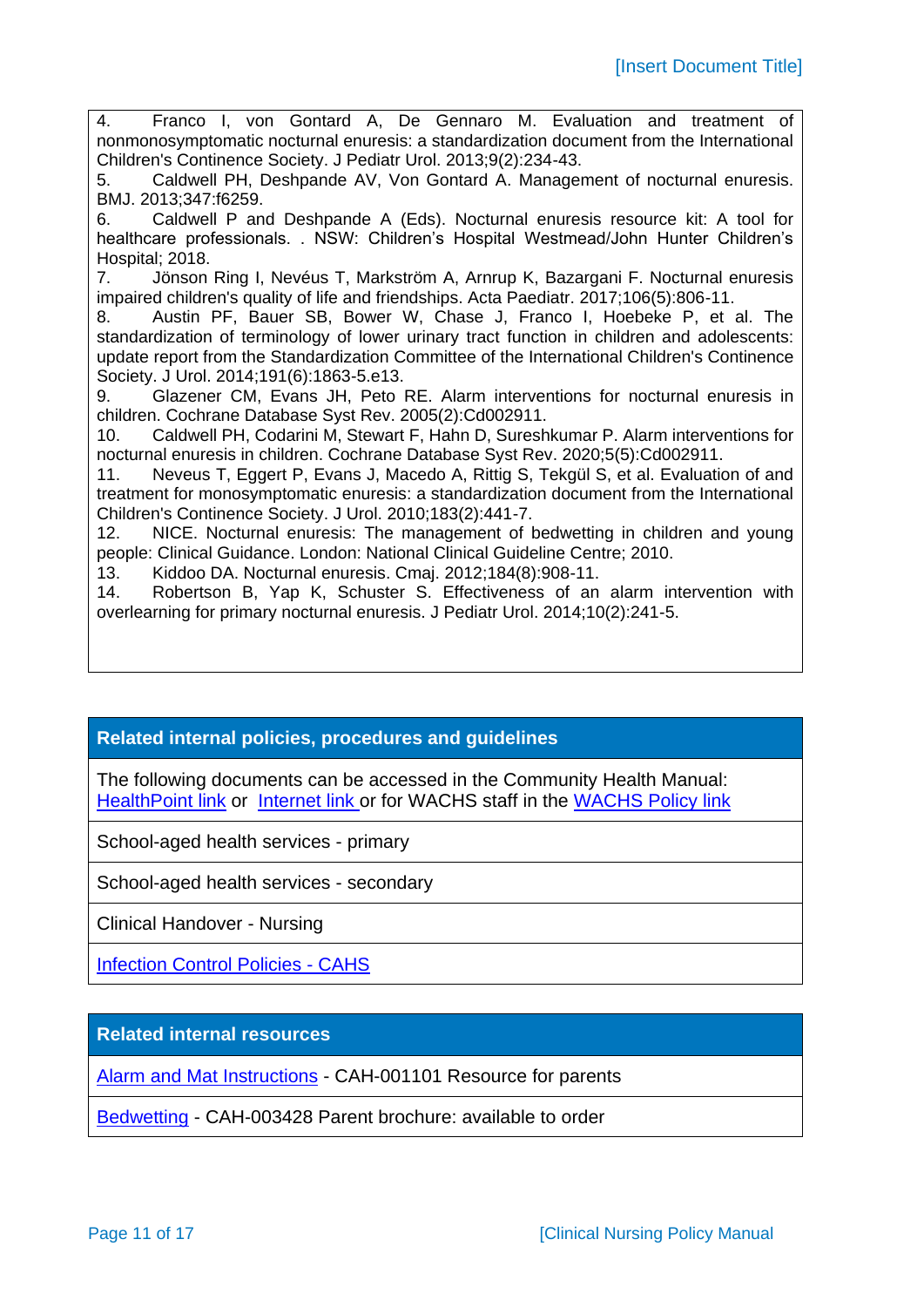## **Related forms**

[Nocturnal Enuresis Referral Form](https://cahs-healthpoint.hdwa.health.wa.gov.au/cach/forms/Referral%20Documents/CHS150_Nocturnal_enuresis_referral_form_FNL.PDF)

[Nocturnal Enuresis Health Record](https://cahs-healthpoint.hdwa.health.wa.gov.au/cach/forms/School%20Health%20Documents/CHS151_Nocturnal_enuresis_health_record_FNL.pdf)

**External Resources**

[Alarm Treatment Leaflet](http://i-c-c-s.org/wp-content/uploads/2015/05/Alarm-Treatment-Leaflet.pdf)

[Bedwetting Booklet](http://i-c-c-s.org/wp-content/uploads/2015/05/Bedwetting-Booklet.pdf)

[Bladder and bowel for children | Australian Government Department of Health](https://www.health.gov.au/health-topics/bladder-and-bowel/bladder-and-bowel-throughout-life/bladder-and-bowel-for-children)

**Bladder Diary - Continence [Foundation of Australia](https://www.continence.org.au/resource/bladder-diary-instructions)** 

[Nocturnal Enuresis Toolkit](https://www.neresourcekit.com.au/Nocturnal%20Enuresis%20Resource%20Kit%20second%20edition.pdf)

Manufacturer manual for mat and alarm <http://ramseycoote.com.au/>

[Raising Children Network -](https://raisingchildren.net.au/preschoolers/sleep/night-time-problems/bedwetting) Bedwetting

Resources available Continence Foundation of Australia (available in in Languages other than English (LOTE and easy English)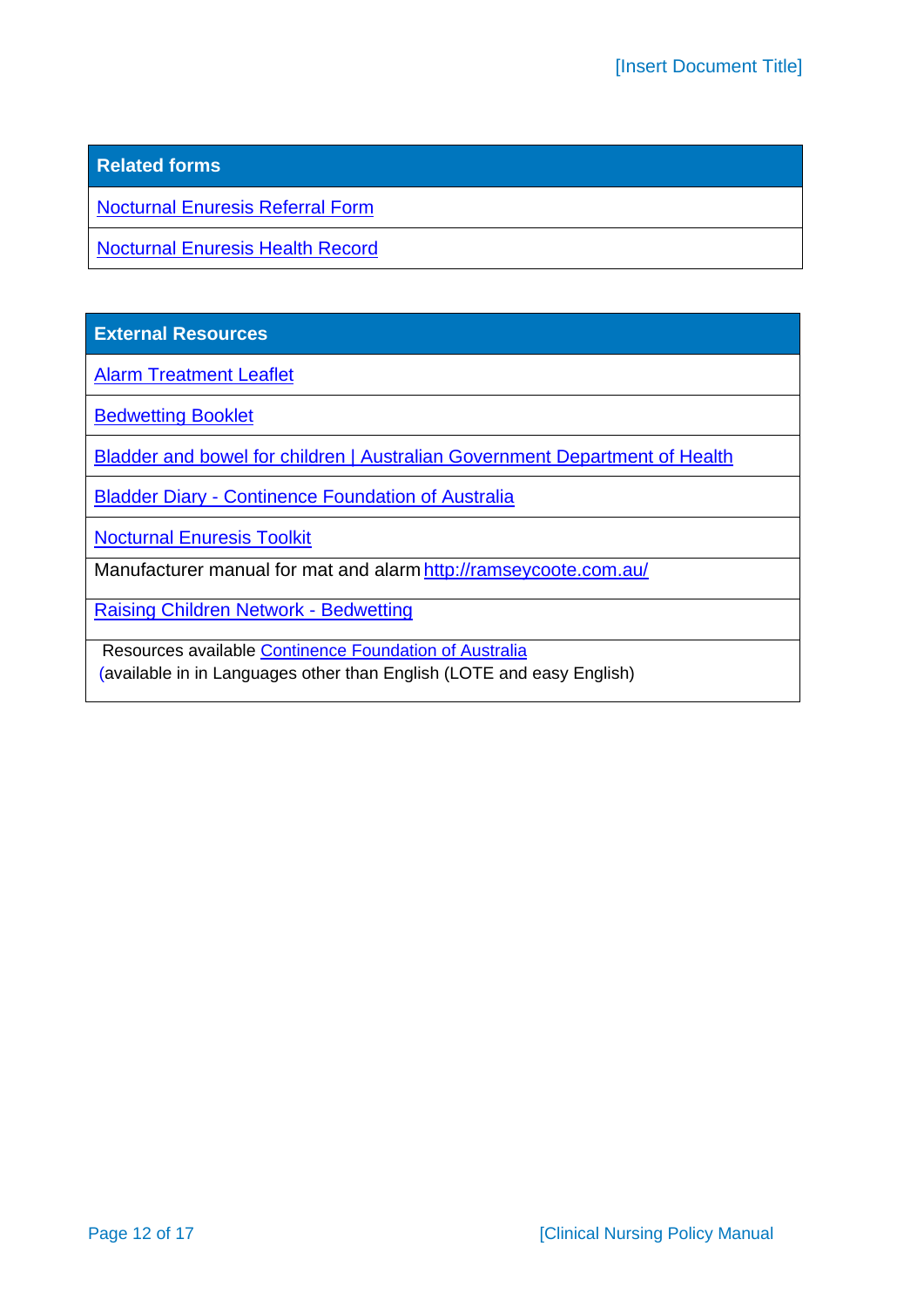#### This document can be made available in alternative formats on request.

| Document Owner:                                                                                                                                                                                                       | Nurse Co-Director, Community Health                                                   |                             |                  |  |  |
|-----------------------------------------------------------------------------------------------------------------------------------------------------------------------------------------------------------------------|---------------------------------------------------------------------------------------|-----------------------------|------------------|--|--|
| Reviewer / Team:                                                                                                                                                                                                      | <b>Clinical Nursing Policy Team</b>                                                   |                             |                  |  |  |
| Date First Issued:                                                                                                                                                                                                    | 11 December 2018                                                                      | Last Reviewed:              | 5 January 2022   |  |  |
| <b>Amendment Dates:</b>                                                                                                                                                                                               | 16 April 2019                                                                         | <b>Next Review</b><br>Date: | 5 January 2025   |  |  |
| Approved by:                                                                                                                                                                                                          | <b>Community Health Clinical Nursing</b><br>Leadership Group                          | Date:                       | 10 December 2021 |  |  |
| Endorsed by:                                                                                                                                                                                                          | Executive Director of Nursing and<br><b>Executive Lead Community Health</b>           | Date:                       | 5 January 2022   |  |  |
| <b>Standards</b><br>Applicable:                                                                                                                                                                                       | NSQHS Standards: <b>BHOODA</b><br>Child Safe Standards: 1, 2, 3, 4, 5, 6, 7, 8, 9, 10 |                             |                  |  |  |
| Printed or personally saved electronic copies of this document are considered uncontrolled                                                                                                                            |                                                                                       |                             |                  |  |  |
| Healthy kids, healthy communities<br>Compassion<br><b>Collaboration Accountability</b><br><b>Excellence</b><br>Equity<br><b>Respect</b><br>Neonatology   Community Health   Mental Health   Perth Children's Hospital |                                                                                       |                             |                  |  |  |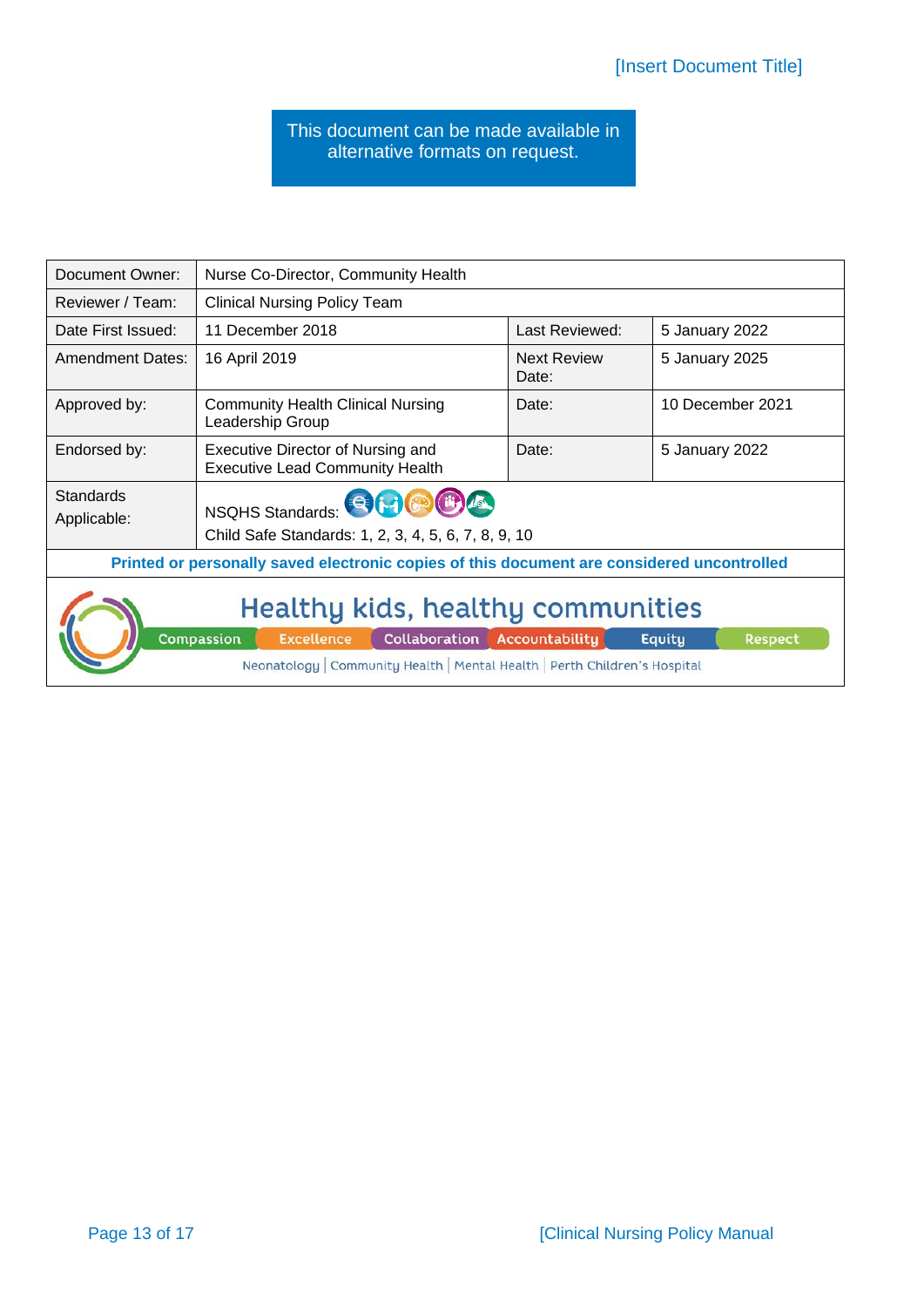# **Appendix B: Suggested daily intake of drinks for children and young people<sup>12</sup>**

| Age (Years)        | <b>Sex</b><br><b>Total Drinks per Day (ml)</b> |               |  |
|--------------------|------------------------------------------------|---------------|--|
| $4 - 8$            | Female                                         | $1000 - 1200$ |  |
|                    | Male                                           | 1000 - 1400   |  |
| $9 - 13$<br>Female |                                                | 1200 - 2100   |  |
|                    | Male                                           | 1400 - 2300   |  |
| $14 - 18$          | Female                                         | 1400 - 2500   |  |
|                    | Male                                           | 2100 - 3200   |  |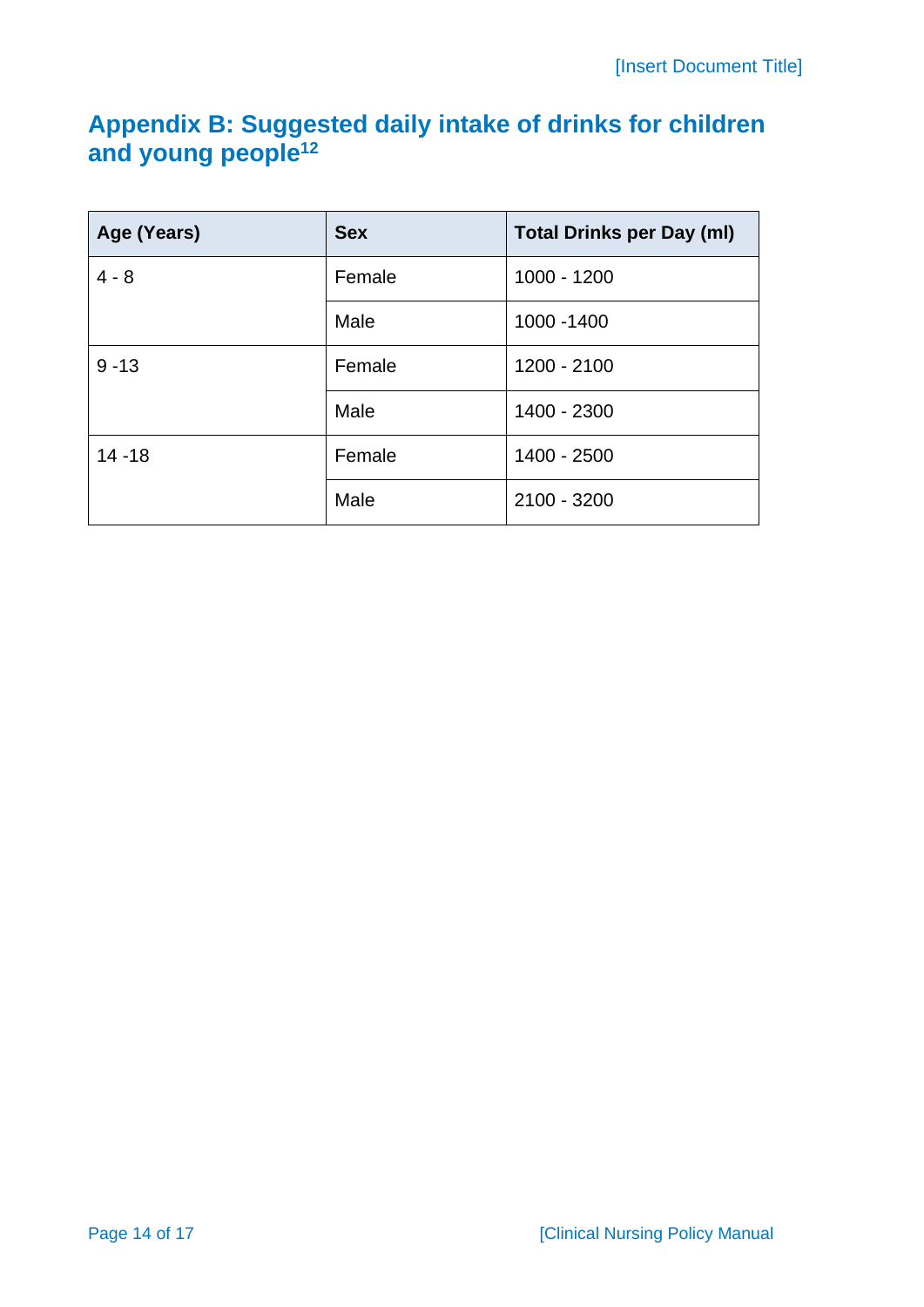# **Appendix B: Community Health Nocturnal Enuresis - Mat Cleaning Process**

## **Step 1** – **Mat returned from Client**

#### Put on gloves

- Clean returned mat with detergent/disinfectant wipes if visibly soiled
- Inspect mat for damage. If in good condition, place in suitable location in the clinic to await transport for cleaning. This location should be separate to clean mats and clearly marked "For PCH Cleaning".
- If mat is damaged, send for cleaning prior to transport to RCI for repair.
- Tag item that is damaged for easy identification after post cleaning
- Note mat condition on database (currently W Drive).
- Record on database client returned mat and it is to go to PCH for cleaning.

### **Step 2 - Preparation of mats for PCH**

**All mats must be prepared before transport to PCH CSSD for cleaning in accordance with manufacturer's instructions. The preparation involves use of a surfactant-based transport gel with corrosion inhibitors (Pre-Klenz) to commence the cleaning process at the point of return. This preparation should occur within 72 hours prior to cleaning at CSSD.** 

#### **Process**

- Take CLAX trolley to storage room to place empty 50L box not design to be pulled or pushed without trolley on CLAX trolley and wheel to clinic room/designated area to prep mats.
- The box (s) used should be 50L only. This size fits securely onto the CLAX trolley and avoids lifting, dragging, pushing or pulling boxes around the clinic environment in line with OSH requirements.
- Leave the box on the trolley; ensure clinic name, address and contact mobile is written in permanent marker on the lid ensuring PCH knows which clinic the mats are from so they can be returned to the correct clinic and the PCH/Courier can contact the clinic with any queries. Inform the courier they are for PCH CSSD.
- Don PPE e.g. Gloves, safety glasses and apron
- Place open plastic liner within the box.
- Place mat upright within the liner of the box
- Spray mat evenly with *Steris Pre-Klenz* solution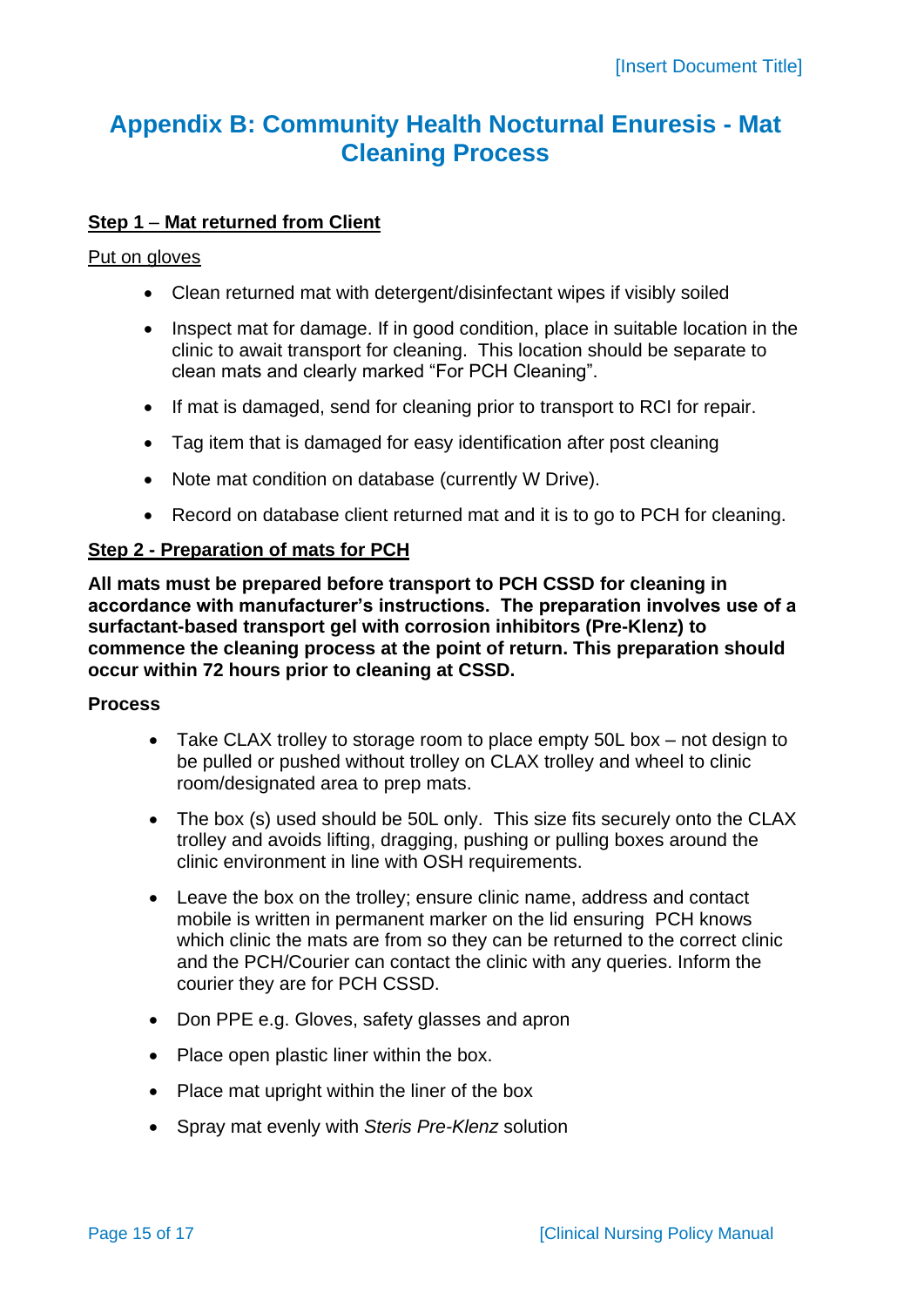- Lay mat flat in plastic bag.
- Repeat until a maximum of 5 mats are prepped and placed in the box as per OSH requirements. Each mat is 1.8 kg in weight therefore the weight restriction is a maximum of 9 kg per box.
- Roll the edges of the box liner together tightly to secure the load.
- Remove PPE and attend hand hygiene so to ensure that outside of box is not contaminated by dirty gloves
- Ensure ID tag and barcode attached to mat for use by PCH CSSD.
- Place lid on box and secure tightly using the clips.
- Record the mat information on database (currently W Drive)
- Prepare second box if required.
- Wheel CLAX trolley to designated pick up/storage area for prepped mats to await pick up.

#### **Step 3 –Dispatch and Returns using courier service**

**If there are any changes required to the schedule, contact the courier to advise and include CNM in all communication**. **All Enuresis boxes are picked up one week and returned cleaned the following run.** 

- If there are any changes to the route email the couriers and follow this up with a phone call to ensure that the whole route is not cancelled or changed, just the one that affects your clinic.
- Courier must use CLAX trolley or dolly (some have one on their van) to transport box (s) to and from the vehicle.
- Ask the courier to place the box (s) at designated space/area within your clinic that is safe and avoids lifting for you or another clinician.
- The person sending the boxes and accepting the returned boxes can sign the courier's documentation.
- We are unable to arrange ad-hoc courier pick up and drop offs to PCH.
- Clax trolley is to be cleaned using detergent/ disinfectant wipes after box is collected

#### **Step 4 – Receival of Clean Mats**

- Each box will have up to 5 clean mats, wrapped separately in a clear bag.
- Proof of disinfection will be returned for your records inside the box.